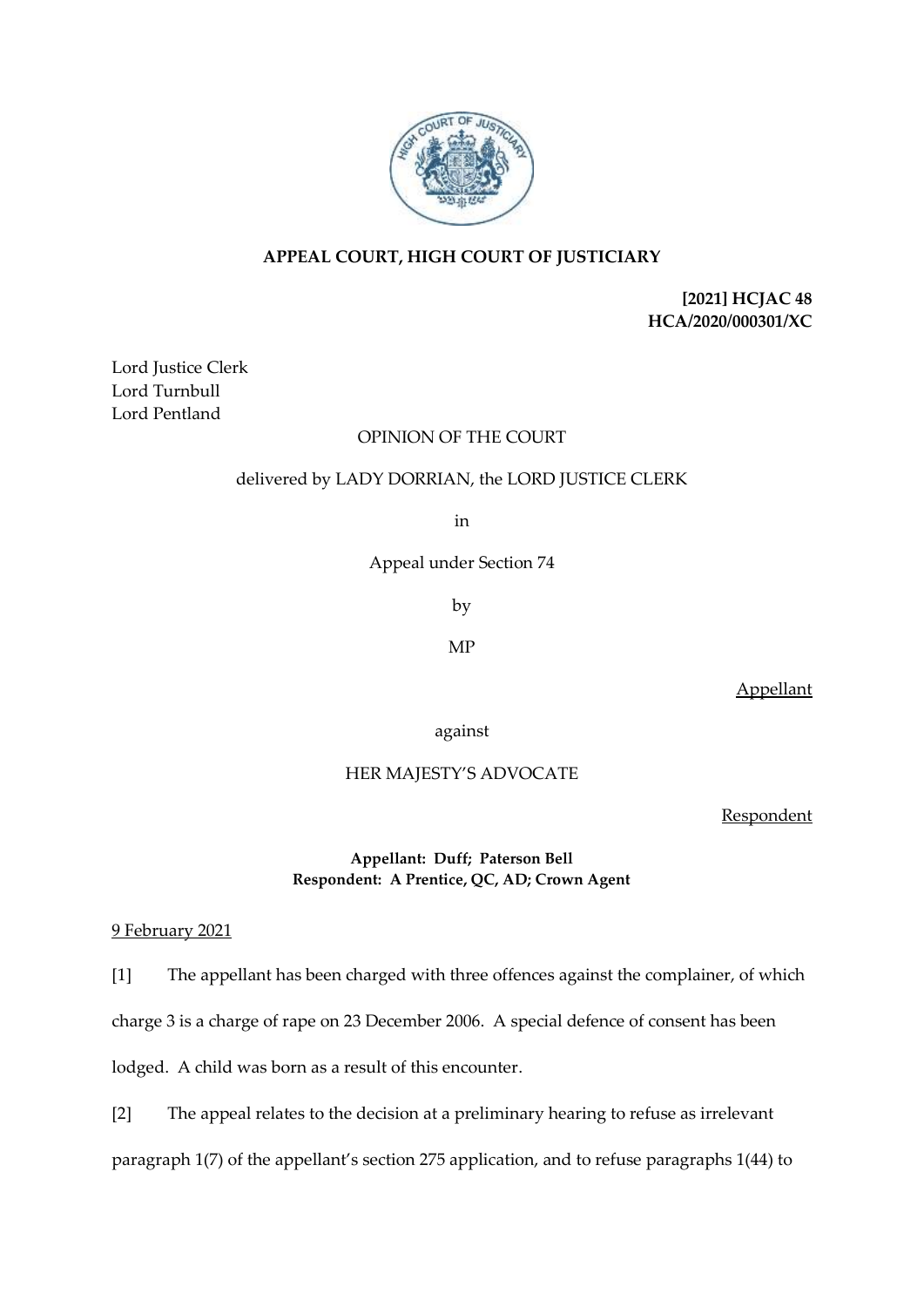1(48) as irrelevant and collateral. Paragraphs 1(1) to 1(6), and 1(9) to 1(11) of the application were allowed, as was paragraph 1(8) to the extent only that as a result of sexual intercourse between the complainer and appellant on the date of the event libelled, a child was born. Paragraphs 1(12) to (43) were also refused, as irrelevant and collateral, but are not the subject of appeal.

[3] Paragraphs 1(1) to (6) related to the circumstances in which the appellant went to the complainer's home, a discussion there between them about contraception prior to their having sexual intercourse and about their undressing each other before the sexual encounter proceeded. The evidence sought to be elicited in terms of paragraph 1(7) was in the following terms:

"after sexual intercourse, he searched for his clothes in the dark and she was laughing when he could not find his socks."

It was asserted that paragraphs 1(1) to (7), if heard by the jury, would allow the jury to consider whether they can be satisfied beyond a reasonable doubt that the complainer did not consent to the sexual activity that night.

[4] The preliminary hearing judge considered that paragraphs 1(1) to (6) could properly be allowed, as being relevant to the defence of consent, but refused paragraph 1(7), on the basis that what happened after intercourse was irrelevant to the question of consent at the time of intercourse.

[5] As the preliminary hearing judge explains in her report, paragraphs 1(12) to (48) of the application dealt with evidence about events after the birth of the child, in a high degree of detail, including issues of maintenance; contact; agreement about, and cessation of, the latter, and litigation thereanent; the appellant's marriage and birth of a child thereof; the further cessation of contact and resultant litigation. The preliminary hearing judge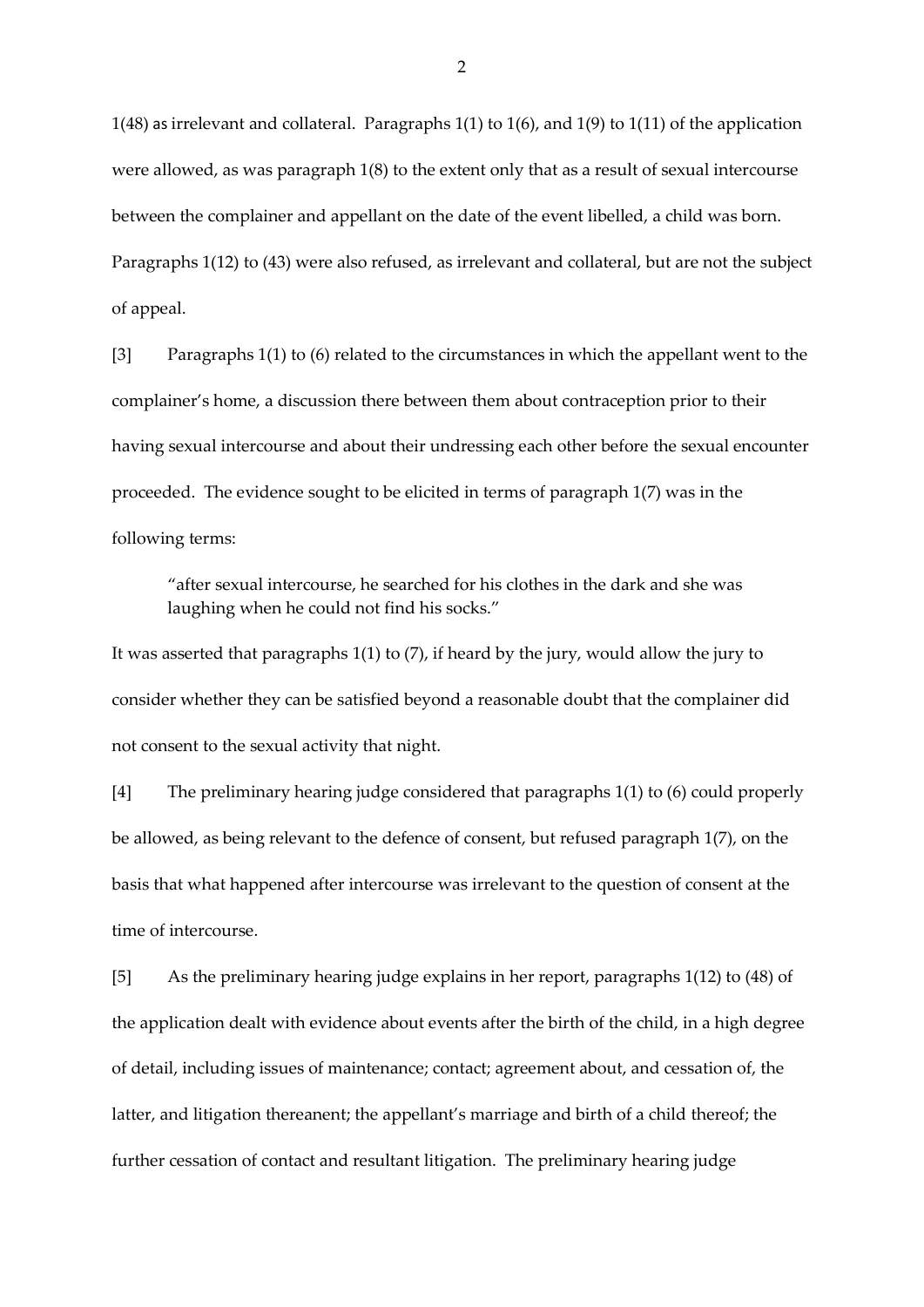considered that these paragraphs raised material which was irrelevant and collateral and

refused them. Paragraphs 1(44) to (48) were as follows:

"(44) on 9 January 2019, a motion was enrolled to recall the sist and intimated to the complainer's solicitor.

(45) on 12 January 2019, the complainer tried to contact the applicant by telephone repeatedly using different phone numbers to call him.

(46) on 13 January 2019, the complainer contacted the police.

(47) on 14 January 2019, the complainer provided a statement to the police in which she accused the applicant of rape.

(48) the complainer did not make that allegation at any point during the court action relating to contact or during the involvement of solicitors in relation to contact."

[6] All of the paragraphs in the application were said to be relevant to the same issue at trial, namely "the credibility and reliability of the complainer in relation to her allegation of rape against the applicant". The sole inference to be drawn from all paragraphs was said to be that the complainer was not truthful in her allegation of rape.

[7] The complainer did not make her allegation of rape to the police until 13 January 2019, shortly after intimation of a motion to recall a sist in the contact action. The application asserted that allowing the jury to hear evidence about the history of contact between the complainer and appellant over the years in relation to the child would allow them to consider whether they found the complainer "credible and reliable in her allegation of rape when it came to be made in these circumstances."

[8] Counsel advised the preliminary hearing judge that she did not have any evidential basis for the assertion that the complainer made a false allegation of rape because she was angry about the motion to recall the sist in the civil action, but wished to lead the evidence showing the dates involved and ask the complainer why she did not make the allegation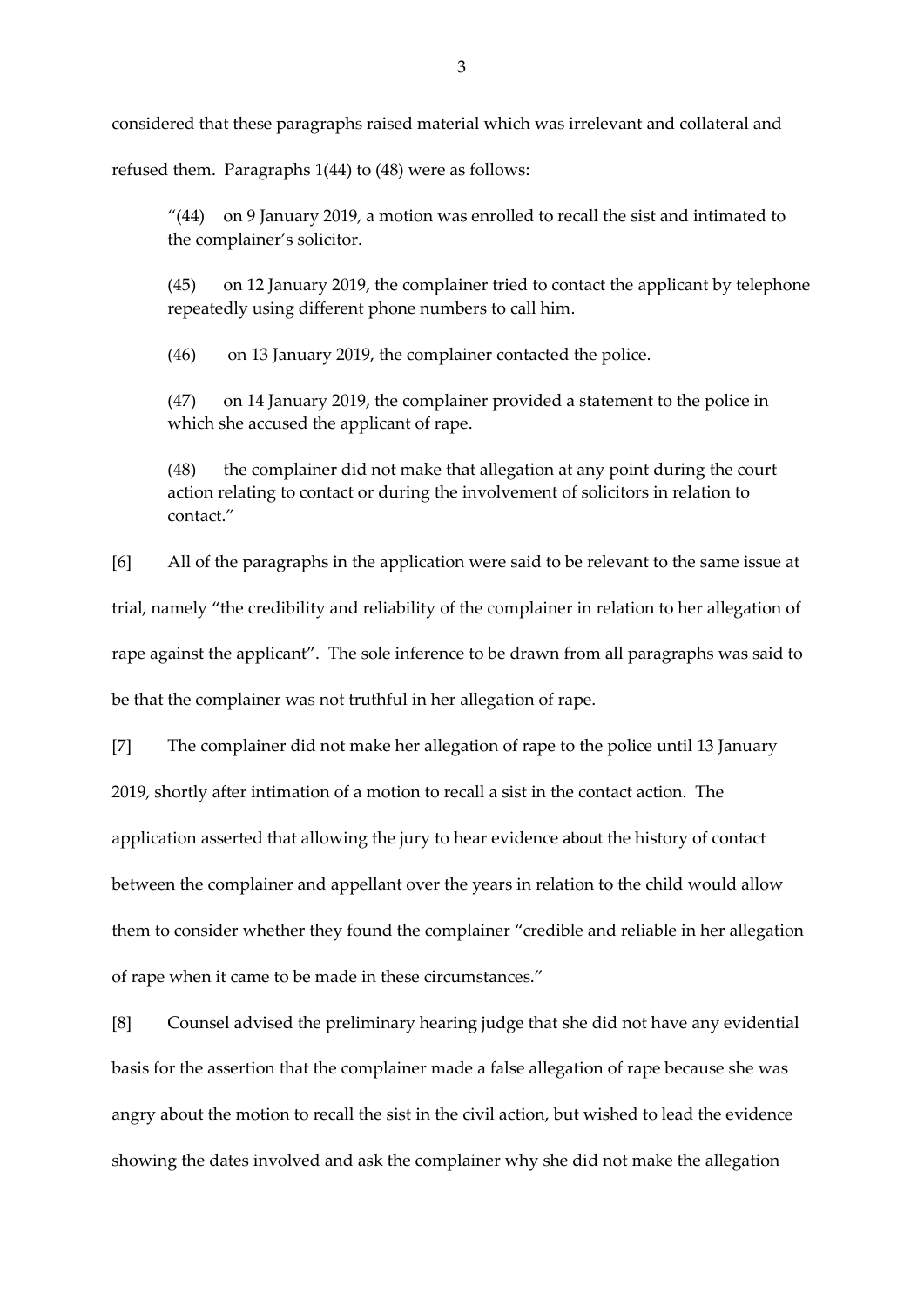until the week when the motion was enrolled. The preliminary hearing judge considered that the detail asserted in paragraphs 1(12) to (48) indicated that the defence intended to lead evidence about the course of the relationship between the appellant and his child and the complainer's attitude thereto, which were irrelevant and collateral matters which would be apt to distract from the question before the court of consent at the date of the libel. In her report, recognising that the defence would be entitled to ask the complainer when she made the complaint of rape, the preliminary hearing judge now considers that she should have refused paragraph 1(47) as unnecessary rather than as irrelevant.

#### **Submissions for the appellant**

[9] In support of the appeal it was maintained that none of the evidence referred to in paragraphs 1(44) to (48) engaged section 274, and regarding these the application ought to have been refused as unnecessary. The evidence to be elicited related to the circumstances in which the complainer reported the allegation. Such evidence was admissible at common law and would require a direction under section 288DA(2) in due course. The evidence would enable the jury to hear not only that there was a delay in making the allegation but also the circumstances leading up to and in which the allegation came to be made to the police. A section 275 application was not required and the application should have been refused as unnecessary.

[10] Paragraph 1(7) was relevant at common law and bore on the central issue of consent. It was relevant to show that immediately after the sexual intercourse which was the subject of the charge, the complainer was in a jocular good mood. A jury could be invited reasonably to infer that this was indicative of her state of mind during the immediately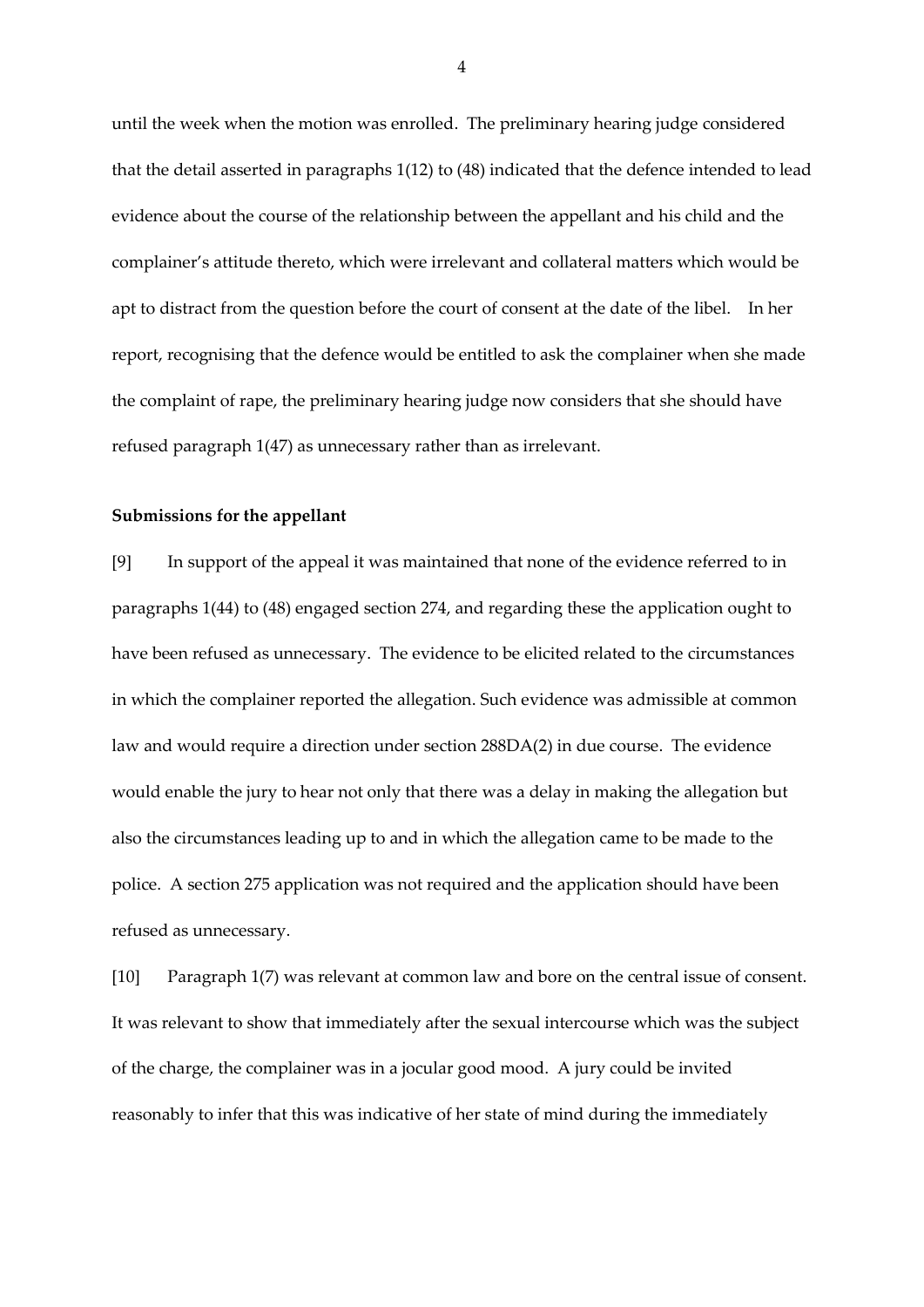preceding sexual intercourse. This fell within the exception in section 274(1)(c). The preliminary hearing judge ought to have refused the paragraph as unnecessary.

#### **Submissions for the Crown**

[11] The Crown challenged the competency of the appeal, on the basis that the appellant did not seek to overturn the decisions made but to adjust the reasons given in the court minute. It was not argued that the preliminary hearing judge had been wrong to refuse the application. This was not an appeal against a "decision… at a preliminary hearing" (section 74) and should be refused on that basis. In any event*,* the preliminary hearing judge was entitled to take the view that the evidence sought to be led was inadmissible at common law and to refuse the paragraphs.

[12] The principal issue for the jury in this case, is whether the complainer consented. Whether she laughed (which she denies), and if so, why she did and what that may have meant, are not immediately verifiable issues, and investigation of them would risk distracting a jury from the main issue. It is well documented that individuals may react to trauma in various and different ways. If this paragraph were allowed the Crown may seek to lead expert evidence to rebut the inference the appellant will invite a jury to draw and explain the wide spectrum of responses to trauma.

[13] The appellant would be perfectly entitled to lead evidence of the fact that there was a 12 year delay in the making of the allegation, and to ask the complainer why that was, but would not be allowed to speculate about the reasons for that. Apart from paragraph 1(47), however, the history between the parties was complex, detailed and likely to distract a jury from the issue under their consideration.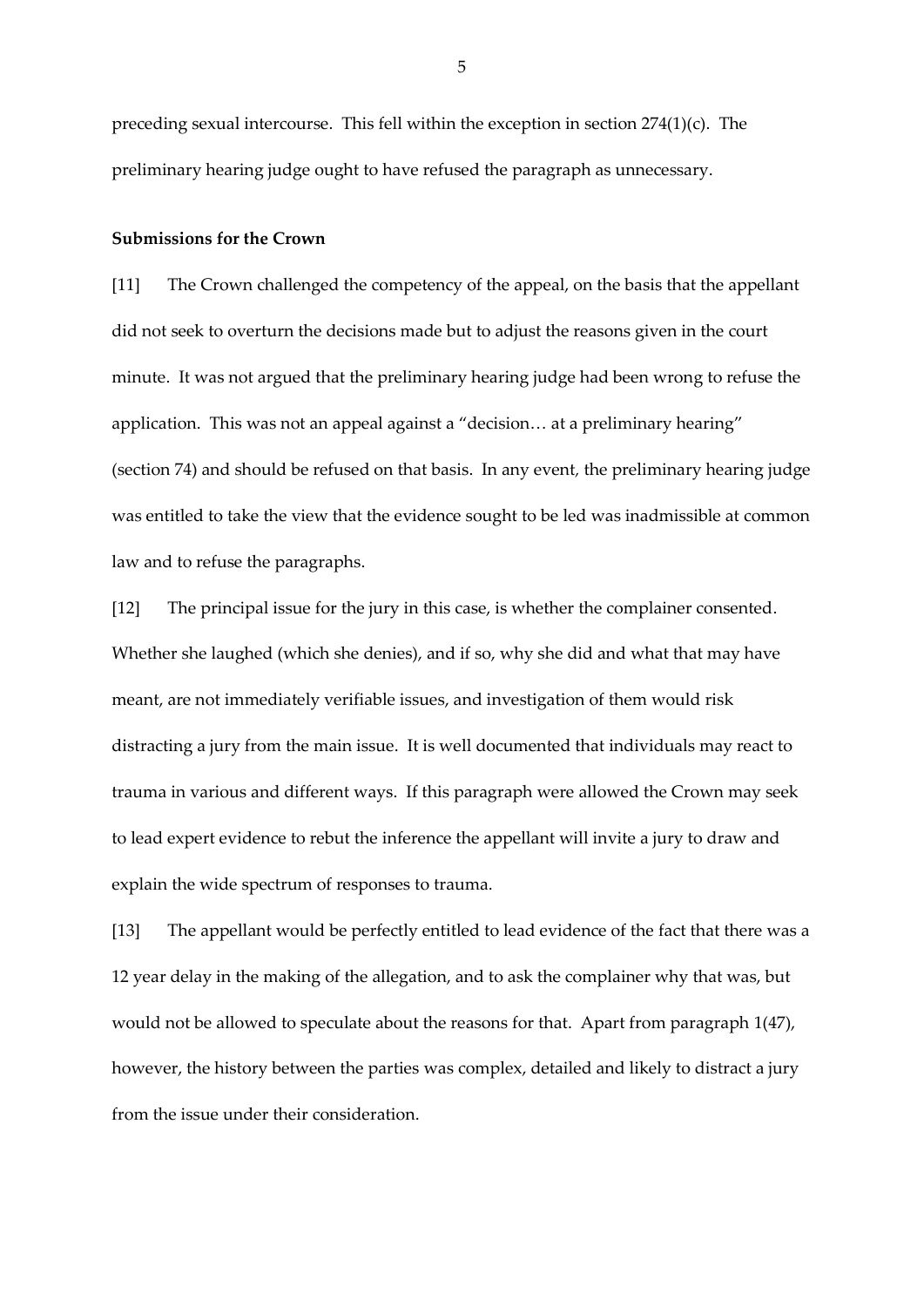#### **Analysis and decision**

[14] The arguments advanced in this appeal do not criticise the decision to refuse the application, but question the reasons given. It was submitted that the preliminary hearing judged erred in refusing paragraphs 1(7) and (44) to (48) as she did, and that she should have refused them as "being unnecessary". This somewhat bizarre basis for appeal reflects the equally extraordinary terms of the section 274 application itself which had averred that paragraphs 21, 24, 29, 36, 40 and 41 were considered to be unnecessary but were included "for context"; and that paragraphs 28 and 44 were considered unnecessary, and capable of agreement but were also included "for context". It is now contended that paragraphs 45-48 were also unnecessary, although that was not the basis of the original application.

[15] The preliminary hearing judge in her report advises the court that the extraordinary approach taken in this application, and appeal, of setting out a whole series of paragraphs and then asserting that an application in respect of them is not necessary, is increasingly being taken in section 275 applications. It seems that a practice has developed to include proposed questions or evidence for which counsel maintains an application is unnecessary but upon which the court is nevertheless asked to make a ruling. In effect, in seeking to have the court refuse the paragraphs in an application as "unnecessary", applicants are seeking to convert a ruling under section 275 into a general ruling on admissibility for which the procedure was not designed.

[16] Where counsel consider that an application to the court is not necessary, then the making of an application stating this is absurd. If counsel consider that such an application is not necessary then they should not be making an application, taking up valuable court time on issues which are redundant. To the extent that an application under section 275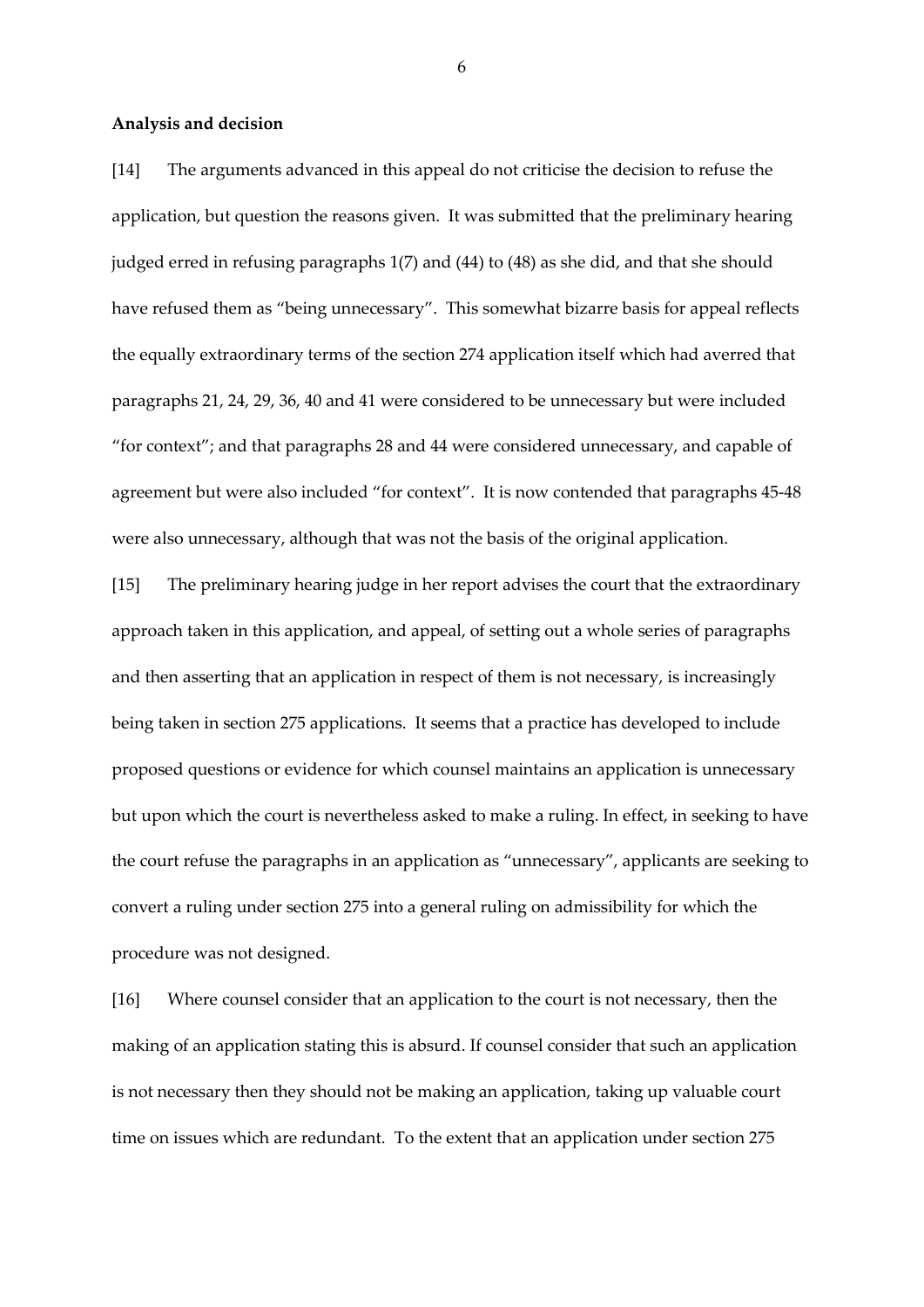asserts on its face that it is unnecessary, or where counsel so submits, it is *per se* an incompetent application and should be refused on that ground.

[17] The heart of the problem here is that the applicant is seeking to introduce evidence which has no relevance at all to the proceedings, for example paragraphs 1(44) to (46), and (47), and to create relevance by means of impermissible speculation. That this is what the present application seeks to do can be seen in the submission that this evidence "would enable the jury to hear not only that there was a delay in making the allegation but also the circumstances leading up to and in which the allegation came to be made to the police". There is no link between the two separate facts referred to in this submission – the making of the allegation and the family history - save in the imagination of counsel. There is no evidential basis for suggesting that the history in relation to the child has anything to do with the making of the allegation. There is no evidence to demonstrate a link, and the whole purpose of including this material is to enable counsel to go on a fishing expedition at trial. [18] The preliminary hearing judge was entirely correct to refuse these applications, since the underlying basis upon which the evidence was said to be relevant was wholly without foundation.

[19] So far as paragraph 1(7) is concerned, it is clear from the paragraph that the underlying purpose of seeking to introduce this evidence is to suggest that if the complainer appeared "jocular" at the time, she must have consented to sex immediately before that, or at least that the jury should consider that this creates a reasonable doubt as to the matter. The issue of consent requires to be examined at the time of the act in question, not subsequent to it. Moreover, as the Advocate Depute submitted it is well understood that individuals may react to trauma in various and different ways. Again the preliminary judge